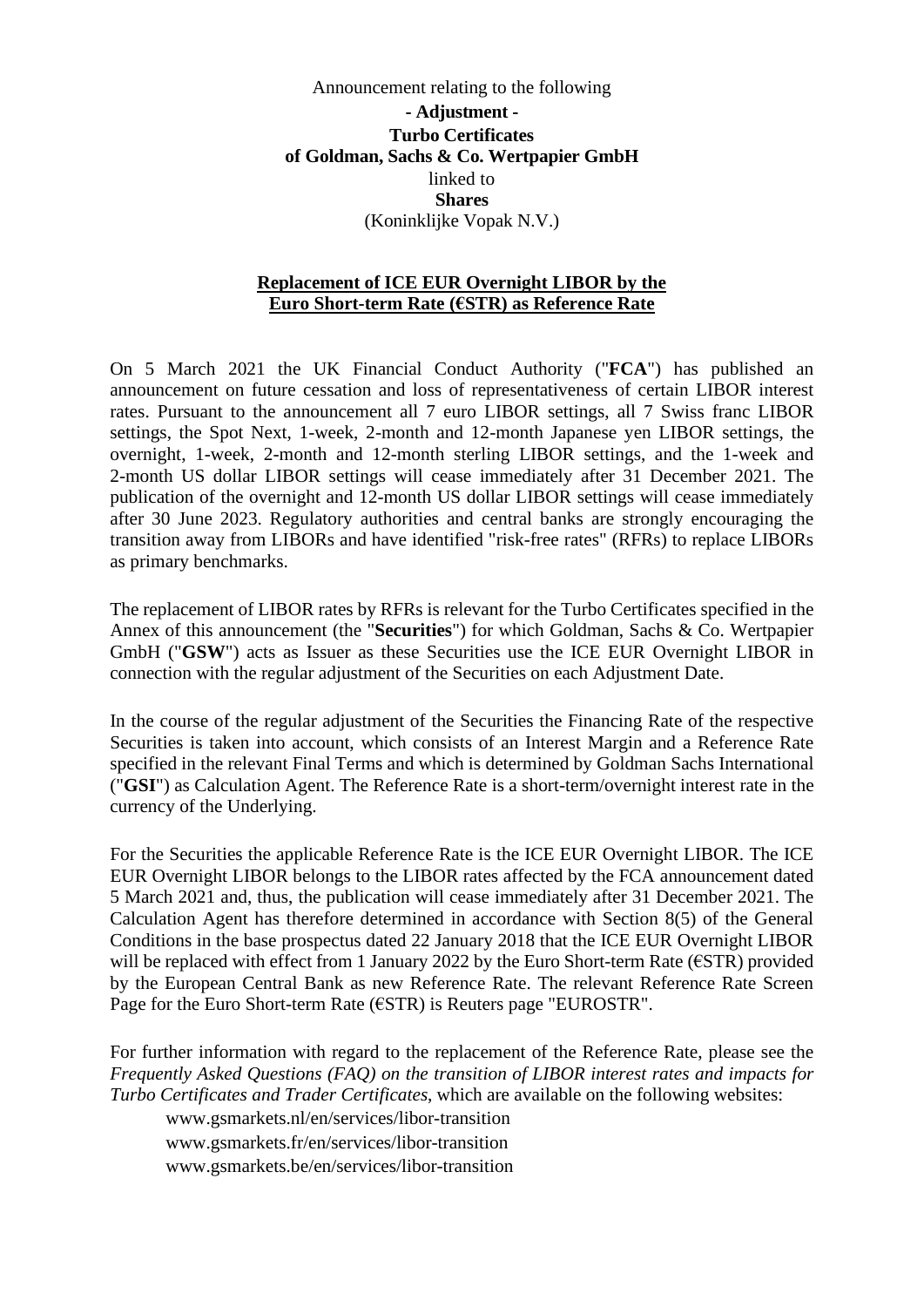Terms not defined in this announcement shall have the meaning given to them in the applicable Base Prospectus and the relevant Final Terms.

Frankfurt, 8 December 2021 **Goldman Sachs International**